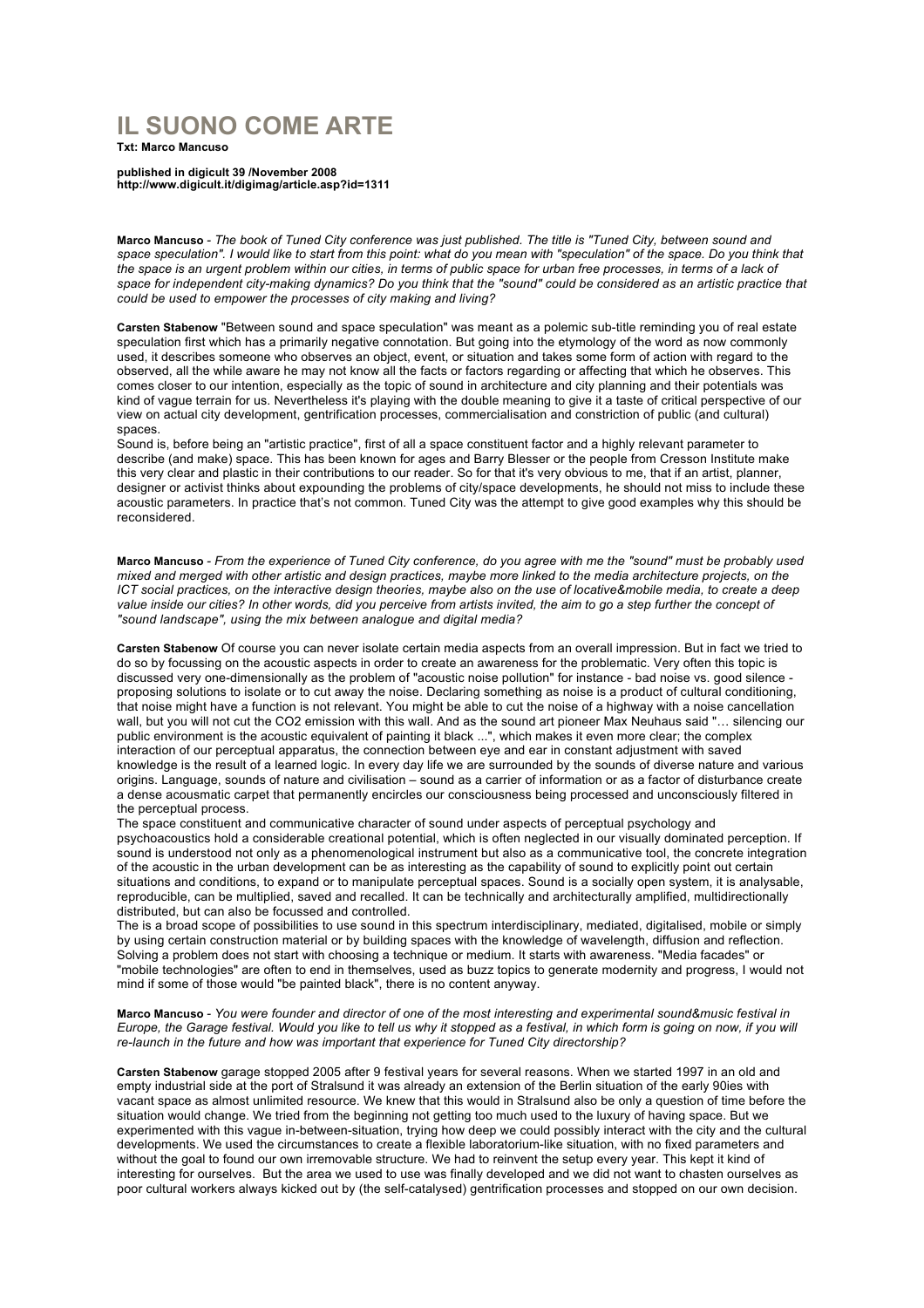A second reason was that the festival was growing a bit too big making it difficult to proceed in the way we were trying to do, as a rather intense and small meeting place. It became too busy and certain routines and mechanisms developed out of this changing the character of the place. We had to decide to either let it grow bigger and to found a proper institution or to cut it. I'm happy we did the latter.

Tuned City and other activities (see last question) are in direct row with the garage ideas and result of the experiences, networks and collaborations we built up during that time.

**Marco Mancuso** *- I remember, there was an edition of Garage festival (maybe 2004), in which the focus were more deep inside the concept of description-use-misuse-play of an instrument or an interface. You cared of social aspects of art projects on one side, and how social/urban dynamics could influence an art project on the other side. How are changed these dynamic in the last years, with new generation of young kinds that prefer the Social Networking dynamics and Virtual Platforms instead of living a urban space in a new way thanks to the "sound". Which is also the artist approach to these phenomena?*

**Carsten Stabenow** The topic that year was "interface", but the topic can be translated in more than one way. It means the man-machine interface that allows us access to the binary data of the computer world. It also specifies the medium, i.e. the user interface. In the most basic sense, interfaces form transitions and enable the communication between various systems. The interface works as a translator that mediates between the two parties and helps to make both comprehensible to each other. It's easy to extend the digital analogy to a more general level: user and content, individual and society, public and artist. Between all fields interfaces are used to enable flow of information and communication. Major interest of garage was always to question these transition fields: What are the limits of classical models of mediation? How is the interface concept in regard to the audience being further developed? How can the white cube be opened? What is the appeal of technical interfaces? What demands are thereby placed on them; how consciously do we deal with interfaces; how easily do we let ourselves be manipulated by surfaces …? How should interfaces be created in order to generate communication and interaction, without falling into flat participatory kitsch or stereotypes of interaction? As you might notice, I'm quoting from the 2004 project text - the technology gadgets might be a bit more sophisticated and the so-called social online networks a bit more advanced - but still, the questions are the same.

**Marco Mancuso** *- That attitude of 2004 edition of Garage was conceptually linked to hacking theories. Use and misuse of instruments, interfaces, dynamics, technologies. Someone that knows your story can well understand this, especially about your experience at Staalplaat Soundystem. In the same time, it seems to me that there's a growing gap between hackers, media activists, programmers, technicians on one side and musicians, sound artists and creatives on the other side. In other words, it seems that the potentialities of pervasive/mobile/locative/opensource new technologies are dark codes that*  belong more to the technicians than to the artists, more focused on the creative process losing the potentialities of their work for urban and space living processes. Do you agree with me? Do you think, it would be important a merging of *backgrounds and professionists, like is happening in the design world?*

**Carsten Stabenow** If you understand "hacking" in a broader sense as a synonym for analysing and reworking a system you could say garage tried to hack in the cultural field. But I don't like to use these fancy terms and labels. But dealing with these theories like above and also even more 2001 for instance when we questioned the open source idea as a potentially interesting model for cultural practice, is mainly motivated by social interests. (I would not mix staalplaat soundsystem within this.) I can't say if there is a "growing" gap as you announced, nor if these worlds were ever closer, I simply don't know. Sure specialization is growing when it comes to details and almost nothing up from a certain project scale is possible without interdisciplinary collaboration anyway, but I would not argue that potentialities are divided that way. Right, very often art (and especially media art) stays obviously in the nice, decorative and entertaining but extraneous corner, but on the other hand in the land of theory and science a lot of potential is getting lost because of the lack of translation into reality. I agree with you by saying that it can be only interesting to encourage more friendly takeovers.

**Marco Mancuso** *- What are you working on as curator at the moment? Which are your plan for future editions of Tuned City? Which are the topics on which are you focused at the moment? And, how your background as communication designer is still important in your work?* 

**Carsten Stabenow** Right now I'm working together with Tim Tetzner and Jan Rohlf on a conference, exhibition and workshop programme for the 10th edition of club transmediale in January 2009 in Berlin. This programme under the title "Structures - Backing-up Independent Audio-visual Cultures" is questioning how the constant transformations by progressive digitalisation and subsequent crises in the music industry affect today's diverse and independent music and media art scenes.

We're looking back in history of independent (music) culture, trying to reflect the different strategies, artistic practices, forms of organisation, models of keeping independence, their cultural and social impacts and relevance and transformations today.

Together with Carsten Seiffarth I'm working at the same time on a follow up for TESLA (the former Berlin media art center) a new production place and backbone for media art in Berlin. The concept proposes a much more flexible organisation form - cross linking with already existing structures and resources instead of building and running an institutional apparatus. This should enable to concentrate on the production of the single projects, to adjust more quickly to the needs and rapid developments in this field than big and heavy institutional bodies are able to.

These are in fact also the topics and questions I'm interested in now (and always have been), conditions and circumstances of cultural/content production, potential and relevance of artistic practice in society, questions of access and methods of intermediation. This it where everything comes back to communication design, you can see it as a constant search for tools and methods to generate exchange and communication in society (and making good projects possible).

Tuned City is not going to be developed as an annual event and was never thought like this. We wanted to start a dialog